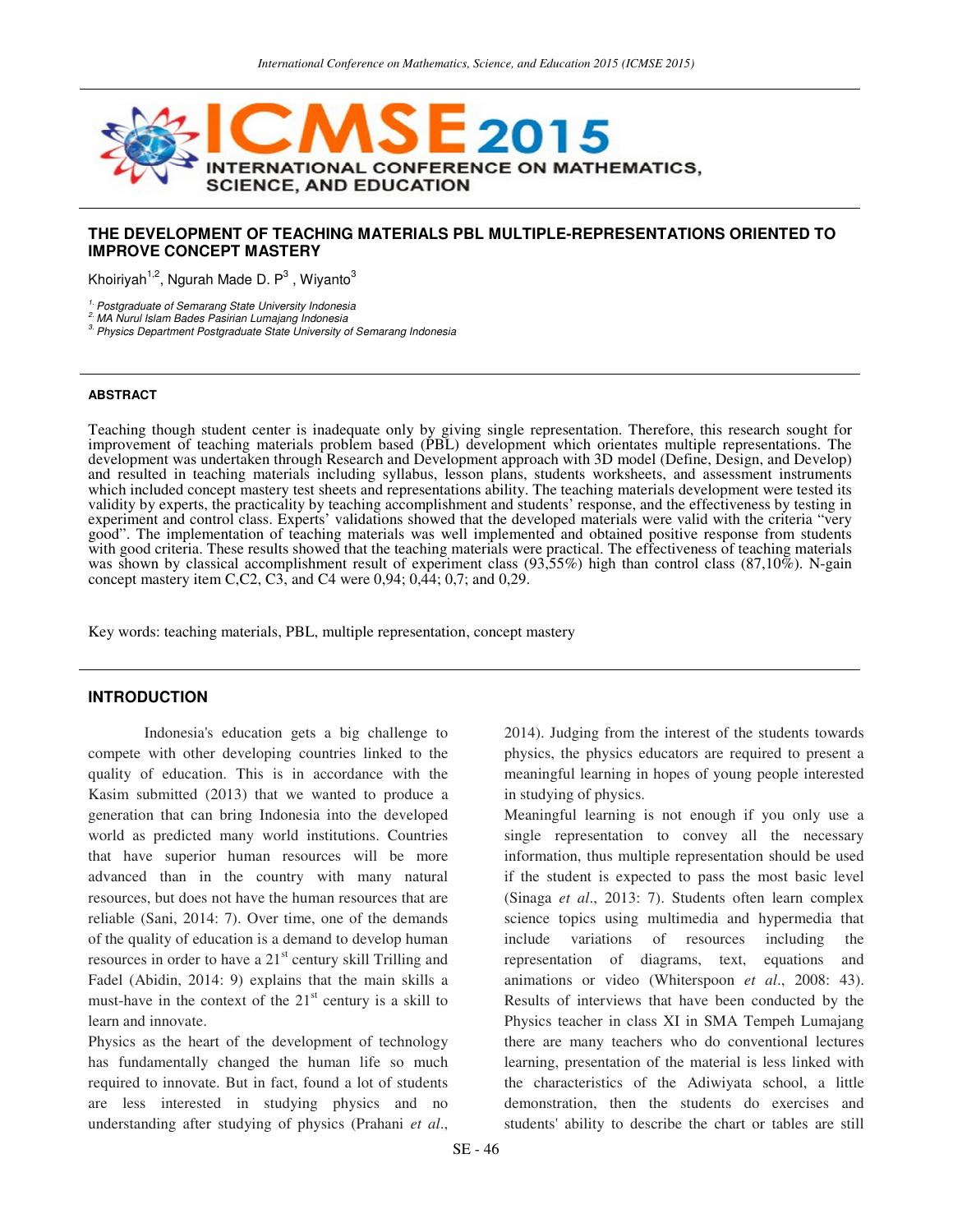experiencing difficulties. Learning activity that occurs is still dominated by the teacher or monotonous by using books that are drill of matter.

The efforts to facilitate students to obtain meaningful learning one of them with problem-based of learning model. Results Kemdikbud organized teacher training (2013) showed that problem-based learning makes meaningful learning. Students who learn to solve a problem and trying to apply the knowledge or trying to dig up the necessary knowledge. Learning can be more meaningful when learners can be expanded to deal with the situation where the concept is applied. Peaget and Vygotsky (Arends, 2013: 104) reveals that the constructivist concepts developed can help and become the basis for Problem Based Learning. According Mulyasa (2014: 49), teachers are required developing the facilities and learning resources, in addition to be able to make their own learning tools and teaching aids, teachers also must take the initiative to leverage the environment around the school as a learning resource more concrete.

Based on the above research approach with R and D. The purpose of this research is to produce a device-oriented learning PBL multiple representation proven valid, practical and effective in increasing mastery of concepts and the ability of the student representation.

#### **METHODS**

The research is to develop learning device by using the approach of Research and Development. 4 - D model of development that is modified from Thiagarajan *et al* (1974) that define, design, develop, and disseminate. Modification of 4D into 3D is presented in Pictures 1.



Testing the effectiveness and practicality of the stages develop by using true experiment research design with pre-test post-test control group design in class XI SMA Tempeh Lumajang. Based on the data of daily tests carried out tests and obtained Barlet XI IPA 2 as an experimental class and XI IPA 3 as the control class.

Data retrieval technique effectiveness and practicality of each using tests to measure mastery of the concepts and capabilities of representation, as well as the feasibility of observation and questionnaires. The qualitative data obtained from observation sheets feasibility study. Analysis of the validity of the learning device by using percentage after getting a description of the expert assessment. Indicators of student response consists of (1) the feeling when the following study, (2) interest in the device used, (3) freshness, (4) ease of understanding, (5) the ease of following study, (6) interest following study, (7) clarity of the teacher's explanation, and (8) the ease of answering the questions. While the indicator of implementation learning is the syntax PBL learning oriented multiple representation consisting of (1) the orientation of the student in question,  $(2)$  organize the students,  $(3)$  mentoring,  $(4)$ develop and present the work as well as (5) to analyze and evaluate the process, and the results of problem solving.

Normality test, homogenity, and t test to test the hypothesis results of treatment with the aim of seeing any significant difference. Analysis of the students' responses practicality and feasibility study by using descriptions percentage , while the effectiveness of PBL learning oriented devices multiple representation with shows gain score value of the pre-test and post-test mastery of concepts is packaged in the form of multiple choice questions. Equation gain score using formulations from Hake (2007: 24).

$$
()=\frac{skor\ posttest - skor\ pretest}{skor\ maksimal - skor\ pretest}
$$

Indicators of the success of the study, namely, (1) the validity of reaching the level of validity valid or very good, (2) effectiveness seen from mastery of concepts students classically  $\geq$  KKM (KKM = 75) and percentage complete learned classical reaches 85 % of the number of students and the results of the experimental class better than the control class, (3) practicality obtained from positive students responses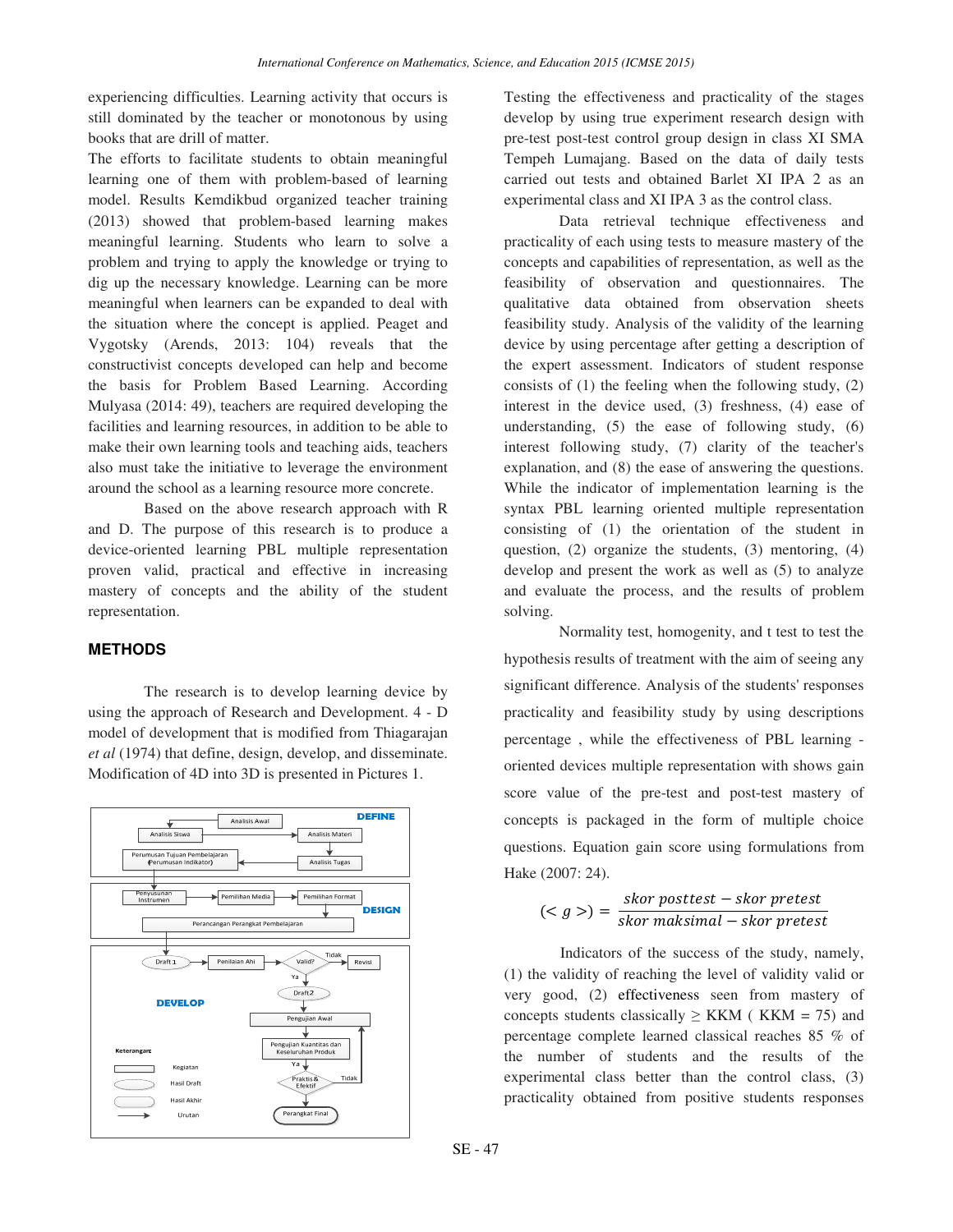learning of implementation and learning material in the category of good or very good.

# **RESULT AND EXPLANATION**

### **Research result**

(1) Define Phase

Conducted interviews with teachers in SMA Tempeh and literature prior to treatment. Recaps the results of the data obtained from the define phase is presented in Table 1.

|  |  |  |  |  | <b>Table 1.</b> The Results of Data Recapitulation in Define Phase |  |  |  |
|--|--|--|--|--|--------------------------------------------------------------------|--|--|--|
|--|--|--|--|--|--------------------------------------------------------------------|--|--|--|

| No.                         | Description of activities             | Findings                                                                                                                                                                                                                                                                                                                                                                       |
|-----------------------------|---------------------------------------|--------------------------------------------------------------------------------------------------------------------------------------------------------------------------------------------------------------------------------------------------------------------------------------------------------------------------------------------------------------------------------|
| $\mathbf{1}$                | Initial Analysis and<br>Curriculum    | KTSP has not been linked to characteristics Adiwiyata school,<br>yet student center                                                                                                                                                                                                                                                                                            |
| $\mathcal{D}_{\mathcal{L}}$ | analysis of Students                  | As many as 80 % of Lumajang, 20 % from outside Lumajang<br>5-10 students completed when the daily tests of KKM 75,<br>students' skills in drawing graphs, tables, diagrams still lacking                                                                                                                                                                                       |
| 3                           | Materials analysis                    | Static fluid found many applications in everyday lif, the<br>material in the second semester. Results of the national students'<br>absorption of the competence to understand natural phenomena<br>and regularity in coverage point object mechanics, rigid body,<br>effort, conservation of energy, elasticity, impulse, momentum<br>and the problem of fluid reaches 77.97 % |
| 4                           | Task analysis                         | More about the task of working out and manufacture of media                                                                                                                                                                                                                                                                                                                    |
| 5                           | Formulation of Learning<br>Objectives | Much emphasis on cognitive shutter                                                                                                                                                                                                                                                                                                                                             |

Table 1 shows that have not been arranged by the education unit level curriculum Adiwiyata school characteristics Learning materials and tasks that used not refer to the curriculum by school characteristics Adiwiyata.

(2) Design Phase

At the design stage of the development is done on an existing device. One result of the development of the learning syllabus is presented in Pictures 2.

| Kegiatan                                                                                                                                                                                                                                         | <b>Indikator Pencapaian</b>                                                                                                                                                                                                                                                                                                                                    |                                   | Penilaian | <b>Alokasi</b> | <b>Sumber Belajar</b>                                                                                                                                                                              | Kegiatan                                                                                                                                                                                                                                                                                                     | <b>Indikator Pencapaian</b>                                                                                                                                                                                                                                                                                                                            |                                 | Penilaian                                                                                                                                                                                                                                                                                                                                                                                                                | <b>Alokasi</b> | <b>Sumber Belajar</b>                                                                                                                                                                                    |
|--------------------------------------------------------------------------------------------------------------------------------------------------------------------------------------------------------------------------------------------------|----------------------------------------------------------------------------------------------------------------------------------------------------------------------------------------------------------------------------------------------------------------------------------------------------------------------------------------------------------------|-----------------------------------|-----------|----------------|----------------------------------------------------------------------------------------------------------------------------------------------------------------------------------------------------|--------------------------------------------------------------------------------------------------------------------------------------------------------------------------------------------------------------------------------------------------------------------------------------------------------------|--------------------------------------------------------------------------------------------------------------------------------------------------------------------------------------------------------------------------------------------------------------------------------------------------------------------------------------------------------|---------------------------------|--------------------------------------------------------------------------------------------------------------------------------------------------------------------------------------------------------------------------------------------------------------------------------------------------------------------------------------------------------------------------------------------------------------------------|----------------|----------------------------------------------------------------------------------------------------------------------------------------------------------------------------------------------------------|
| Pembelajaran                                                                                                                                                                                                                                     | <b>Kompetensi</b>                                                                                                                                                                                                                                                                                                                                              | <b>Teknik</b><br><b>Instrumen</b> |           | Waktu          | Pembelajaran                                                                                                                                                                                       | Kompetensi                                                                                                                                                                                                                                                                                                   | Teknik/                                                                                                                                                                                                                                                                                                                                                | Instrumen                       | Waktu                                                                                                                                                                                                                                                                                                                                                                                                                    |                |                                                                                                                                                                                                          |
| Menganalisis<br>konsep<br>tekanan dan<br>tekanan<br>hidrostatis<br>• Menggunakan<br>persamaan<br>tekanan<br>dan tekanan<br>hidrostatis<br>untuk<br>memcahkan<br>suatu<br>masalah<br>Melakukan<br>eksperimen<br>tentang<br>tekanan<br>hidrostatis | Produk:<br>Menformulasikan<br>konsep tekanan<br><i>(representasi</i><br>verbal,<br>matematis)<br>$\bullet$ Menformulasikan<br>tekanan<br>hidrostatis<br>dalam fluida<br><i>(representasi</i><br>verbal.<br>matematis)<br>• Menganalisis<br>tekanan dan<br>tekanan<br>hidrostatis yang<br>berkaitan dengan<br>kehidupan<br>sehari-hari.<br>Proses:<br>Melakukan | Tes<br>tulis                      | Esai      | 2x45'          | $\bullet$ Buku<br>Fisika<br>kelas XI<br><b>SMA</b><br>Erlangga,<br>$-Buku$<br>referensi<br>yang<br>relevan<br>Selang<br>bening<br>• Zat cair<br>• Gelas ukur<br>• Corong<br>· Balon<br>• penggaris | <b>Orientasi</b><br>masalah<br>• Menyajikan<br>permasalahan<br>Mengorganisir<br>Siswa untuk<br>bekerjasama<br>Melakukan<br>Pembimbingan<br><b>Kelompok</b><br>Melakukan<br>eksperimen<br>tentang tekanan<br>hidrostatis<br>Mengembangkan<br>dan mevajikan<br>hasil karya<br>• Menganalisis<br>konsep tekanan | Produk:<br>· Memformulasikan<br>konsep tekanan<br>(representasi<br>verbal,<br>matematis)<br>• Memformulasikan<br>tekanan<br>hidrostatis<br>dalam fluida<br>(representasi<br>verbal.<br>matematis)<br>• Menganalisis<br>tekanan dan<br>tekanan<br>hidrostatis yang<br>berkaitan dengan<br>kehidupan sehari-<br>hari.<br>Proses:<br>Melakukan eksperimen | bentuk<br>Tes<br>tulis<br>/esai | Berapakah tekanan<br>mutlak yang dialami<br>seekor ikan pada<br>kedalaman 50 m di<br>bawah permukaan<br>danau? (massa jenis air<br>$=1$ g/m <sup>3</sup> , g = 10 m/s <sup>2</sup> ,<br>tekanan atmosfer $=$<br>$1.01 \times 10^5$ N/m)<br>Representasi gambar:<br><br><b>*************</b><br><b>Representasi</b><br>matematis:<br>,,,,,,,,,,,,,,,,,,,,,,,,,,,,<br><b>*************</b><br>Representasi verbal:<br><br> | 2x45'          | Buku<br>Fisika<br>kelas XI<br><b>SMA</b><br>Erlangga,<br>· Giancoli<br><b>Buku</b><br>referensi<br>yang<br>relevan<br>Selang<br>bening<br>Zat cair<br>· Gelas ukur<br>• Corong<br>• Balon<br>• penggaris |



Pictures 2 shows the results of the development planning for learning after receiving input from expert assessment. In the column raised learning activities PBL learning oriented syntax multiple representation. Examples instrument mastery of concepts raised as an example.

## (3) Develop Phase

At this stage of develop assessment by experts of the developed learning materials. Recap the results of

expert assessment of the learning device is presented in Table 2.

|      |  |  | Table 2. Results of Expert Assessment of Learning |  |
|------|--|--|---------------------------------------------------|--|
| Tool |  |  |                                                   |  |

| No.            | Expert     | Average of Expert Appraisal |      |      |  |  |  |
|----------------|------------|-----------------------------|------|------|--|--|--|
|                |            | Syllabus                    | LS   | SW   |  |  |  |
|                | <b>BSH</b> | 4.75                        | 3,44 | 3,47 |  |  |  |
| $\mathfrak{D}$ | <b>BSN</b> | 5,25                        | 3,68 | 3,84 |  |  |  |
| 3              | <b>BTH</b> | 4.17                        | 3,80 | 3,68 |  |  |  |
|                | <b>BYW</b> | 4.67                        | 3,56 | 3,89 |  |  |  |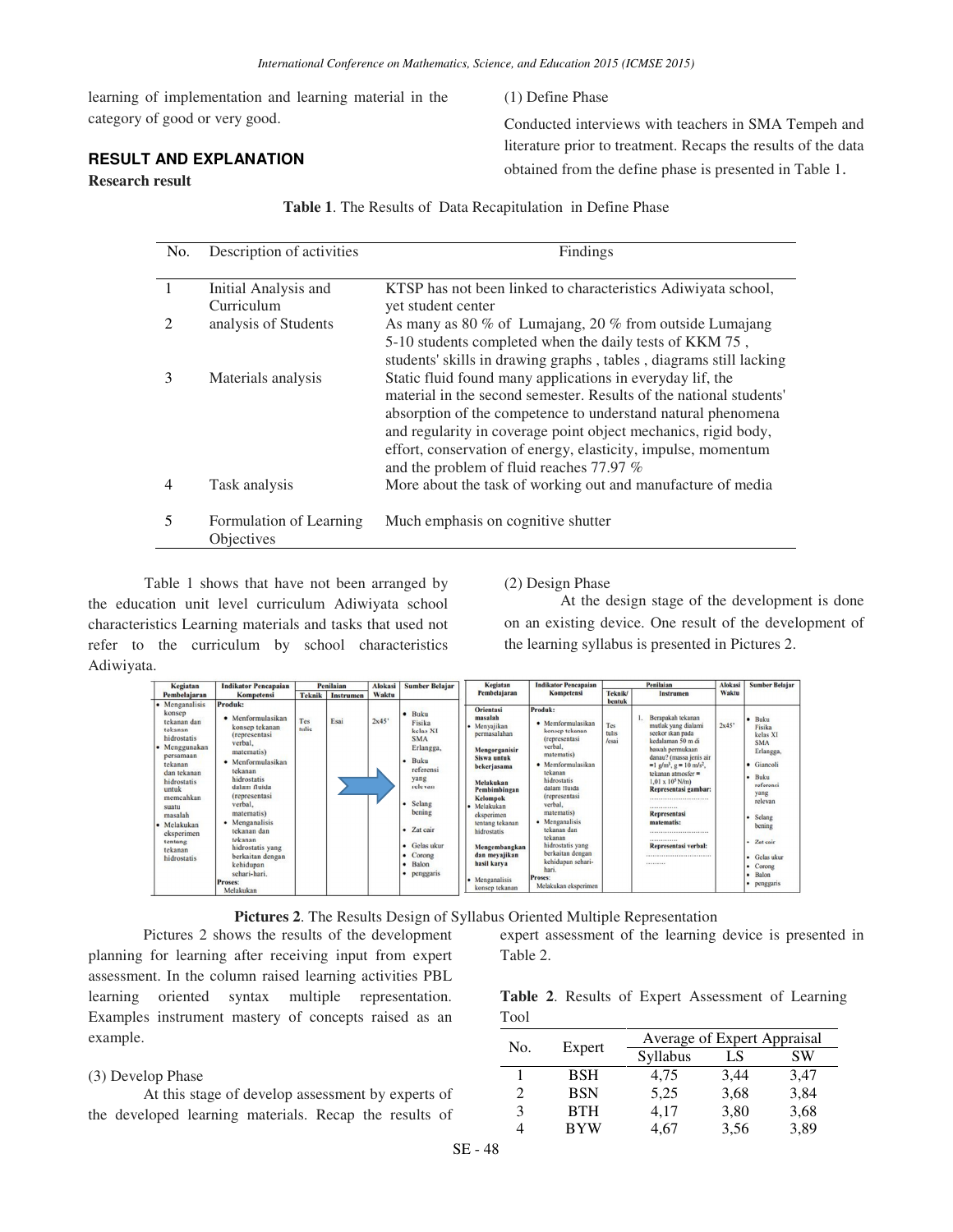| Average  | 4.71 | 3,62 | 3,72 |
|----------|------|------|------|
| Criteria | Very | Very | Very |
|          | good | good | good |

Table 2 shows the results of expert assessment of the syllabus, lesson plans and worksheets were developed with the model PBL multiple representation oriented. Each device developed criteria very well received.

Testing the effectiveness of the learning device by providing test questions mastery of the concepts and capabilities of representation. Results of classical completeness student mastery of concepts presented in Pictures 3.



**Pictures 3**. Percentage of completeness Classical Concepts Mastery

Pictures 3 shows that the mastery of classical completeness concept control class and experimental experience the difference. The experimental class students completed as much as 93.55 %, while the control group only reached 87.10 %. Counting results N-gain mastery of the concept of control and experimental class in terms of cognitive C1 up to C4 is presented in Pictures 4.a and 4.b.



**Pictures 4.a** Experiment Class



**Pictures 4.b** Control Class

Pictures 4.a and 4.b show that there are differences in mastery of concepts in each cognitive domain. In the experimental group (Pictures 4.a) mastery of concepts C1 and C2 with N-Gain control as well as in class (Pictures 4.b), but differ on the C2 and C4, N-gain experimental class is higher than the control class. Results of the analysis of the practicality of the learning device seen from the students' responses and feasibility study presented in Pictures 5 and Pictures 6.



**Pictures 5**. Student Responses of The Learning

Pictures 6 shows the results of the analysis of students' responses to learning. Many students gave a positive response of 10% of the learning that is the aspect of feelings during the course. Lowest achievement in aspects of interest to follow the lessons in the amount of 67.74%.



**Pictures 6**. Persentation of Implementation Learning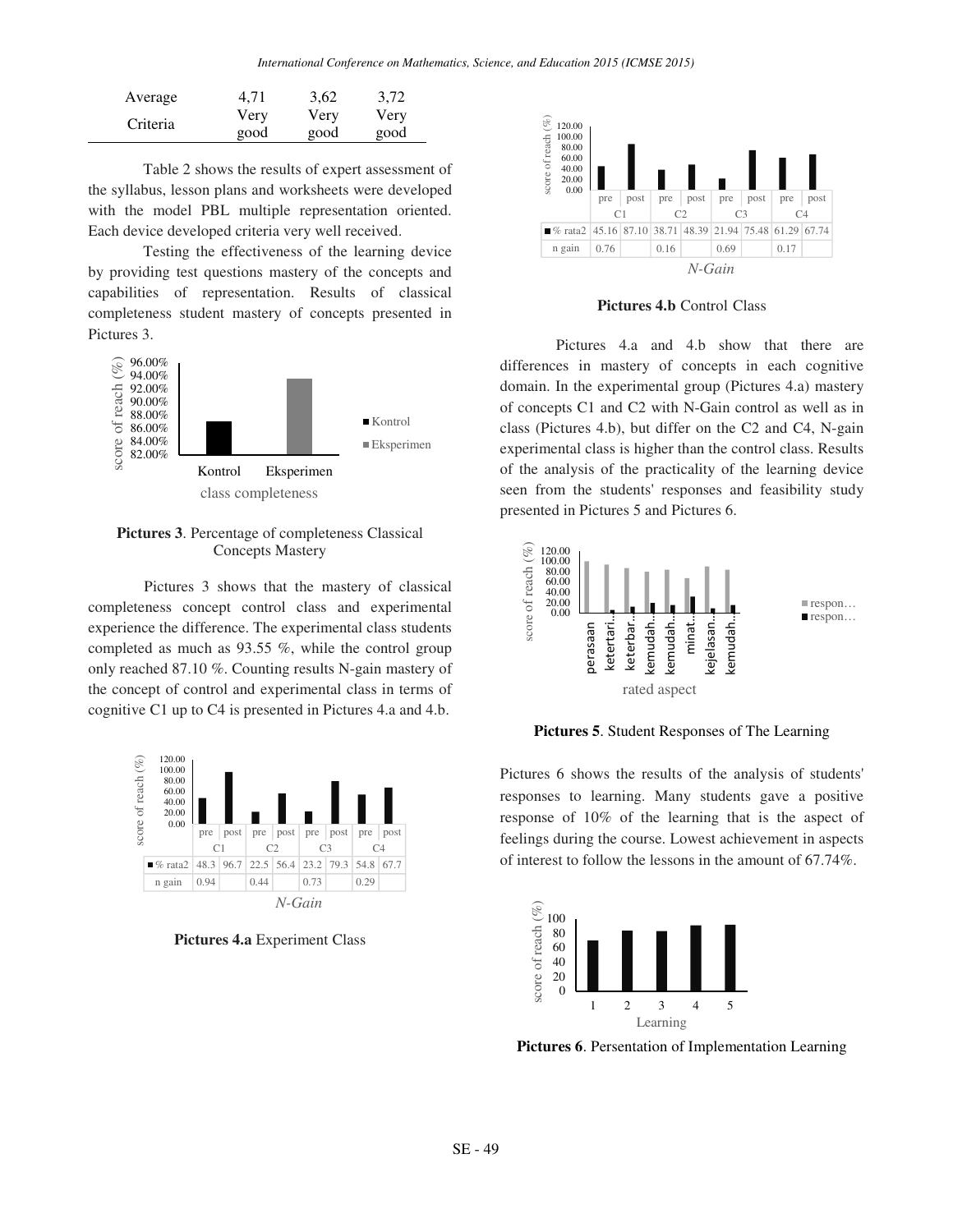Pictures 7 shows the results of the analysis of feasibility study. At each meeting has increased. But at the third meeting decreased by 0.49%.

Learning tool developed to overcome found problem in the field. Material learning model studentcentered school with characterizing Adiwiyata is contextual learning. Ability students who lack the cognitive development of learning-oriented devices multiple representation. Planning for learning the material fluid static created by displaying the syntax PBL is student orientation on the problem, organize in groups, guide students in investigations of individuals or groups, to develop and present the work as well as analyze and evaluate the results of problem solving, as well as the lesson plan and worksheets. Teaching materials were not developed because the existing teaching materials already multiple representation. Student worksheet developed guiding students to find the answers multiple representation concept.

Learning material developed assessment given by experts to gain validity. Validity assessment experts covering feasibility, practicality and effectiveness were then tested to determine the result of the development so it gets a valid criterion. In accordance with the specific characteristics of PBL requires students undertake an investigation authentically seek real solutions of real problems (Arends, 2013: 101) and Akbar says also (2013: 114), that in accordance with cone experience, meaningful learning at the highest stage when the students had to do and get involved.

Results of the analysis of the effectiveness of the learning device of mastery of concepts students. Based on Pictures 2 shows that the C1, C2, C3 is higher than the control class. Differences completeness differ significantly from the comparative tests two averages using the t test, obtained the value t '(t count) and the price of  $t_{\text{tables}}$  respectively 2.03 and 2.04 which means that there are significant differences between classes use learning device by using a oriented model PBL multiple representation with a class that uses the regular PBL. This invention according to research Fahkrudin *et al* (2013: 53) suggests that the ability to master the concept of experimental class that uses the learning device physicsbased health problems is higher than the control class. In accordance with the theory Ausubel meaningful discovery that learning occurs only on the research of a scientific nature (Dahar, 1996: 111).

Results of the analysis show that the normalized gain there is an increase in each cognitive domain showed there was an increase in each C1 up to C4. In the realm of comprehension and analysis, still in the low category

because less explanation deeper and extracting the missing information. This deficiency can be overcome by the provision of additional tasks to be done out of hours learning (homework) apart from the matter of student evaluations. Besides the research results Abdurahman *et al* (2011: 40) suggests that learning with multiple representation able to improve the mastery of concepts. Based on the results of research that developed a device that meets the criteria is valid in accordance with the purpose of research.

Explanations are lacking depth in the closing stages, making students less gain strength in any given material. Purwanto (1997) suggested that one that affects students' mastery of concepts is enviromental input is environmental factors in this case is the teacher and peers. There are significant differences between the control group and the experimental class on the ability of the student representation. The calculations show that  $t_{cal}$  = 10.629 is greater than t  $_{table} = 1.697$  means that there are significant differences ability representation of students who use the devices PBL-oriented learning with PBL learning multiple representation usual.

Based on the research results Research and Development approach obtained learning materials by device characteristics multiple representation oriented learning with PBL models, syntax appear in the syllabus, lesson plans and worksheets. In addition, worksheets developed by presenting contextual issues that can train the student representation and packaged in multiple representation learning with instructional videos.

The third device was tested learning content and construct validity by experts, the effectiveness by providing test mastery of concepts and capabilities as well as the representation of the students' responses practicality and feasibility study has proven valid, effective to improve the mastery of concepts and practical implementation. The downside of this study were students not yet accustomed to the lab and do the questions multiple representation. Therefore, the implementation of learning-oriented multiple representation also trained in other subjects.

Practicality learning device seen from a questionnaire completed student, it is known that a 100% positive response to the students' learning happy. Aspects of students' interest towards learning only reached 67.74% gave a positive response. This is because students who are not accustomed to resolving problems with practical and multiple representation trouble and need a lot of time in the settlement. The addition of hours to explain the matter more deeply still needed. This indicates that the learning device for purposes of research has been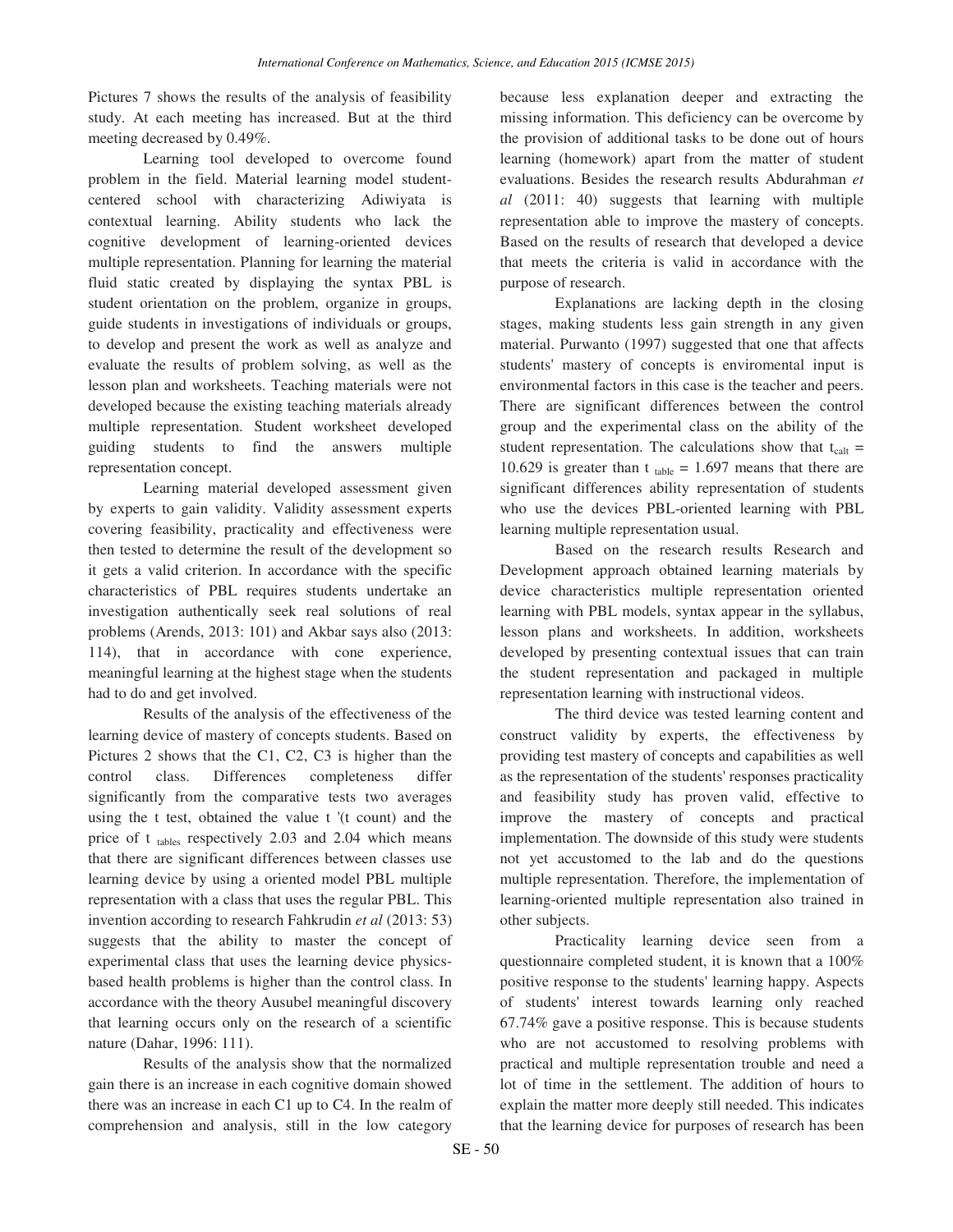reached. Classically increased by 84.09% relatively good achievement. Implementation of learning less than the maximum due to the closing part, the explanation of the lack of teachers so that students lacking in acceptance of the subject matter. At the third meeting of the decline due to the lab do require more analysis. At the stage of analyzing and evaluating the results of problem solving also increased in every meeting, only the third meeting decreased due matter Archimedes law on data analysis at the third meeting quite a lot and requires precision so that any flaws in workmanship. The findings Harsoyo & Sopyan (2014: 5) showed that problem-based learning increases the problem-solving abilities.

# **CONCLUSION**

Based on the research results Research and Development approach obtained learning materials by device characteristics multiple representation oriented learning with PBL models, syntax appear in the syllabus, lesson plans and worksheets. In addition, worksheets developed by presenting contextual issues that can train the student representation and packaged in multiple representation learning with instructional videos. The third device was tested learning content and construct validity by experts, the effectiveness by providing test mastery of concepts and capabilities as well as the representation of the students' responses practicality and feasibility study has proven valid, effective to improve the mastery of the concepts and capabilities of representation as well as practical implementation. The downside of this study were students not yet accustomed to the lab and do the questions multiple representation. Therefore, the implementation of the learning is done in a balanced way between the lectures and practical exercises giving multiple representation outside school hours and also trained in other subjects.

## **BIBLIOGRAPHY**

- Abdurrahman, Liliasari, A. Rusli, & B. Waldrip. 2011. Implementasi Pembelajaran Berbasis Multi Representasi Untuk Meningkatkan Penguasaan Konsep Fisika Kuantum. *Jurnal Cakrawala Pendidikan*, 30(1): 30-45. Tersedia di http:// lppmp.uny.ac.id/ [diakses 4-5-2014].
- Abidin, Y. 2014. *Desain Sistem Pembelajaran Dalam Konteks Kurikulum 2013*. Bandung: Reflika Aditama.
- Akbar, S. 2013. *Instrumen Perangkat Pembelajaran*. Bandung: Remaja Rosdakarya.
- Arends, R. I. 2013. *Belajar Untuk Mengajar Learning to Teach*. Jakarta: Salemba Humanika.
- Dahar, R. W. 1996. *Teori-teori Belajar*. Jakarta: Erlangga.
- Etkina, E. 2010. Scientific Abilities and Their Assessment. *Physical Review Special Topics-Physics Education Research*, 2(2): 1-15. Tersedia di http://www.researchgate.net/profile/ [diakses 5-6-2014].
- Fahkrudin, A., Hartono, & Sutikno. 2013. Pengembangan Perangkat Pembelajaran Fisika Kesehatan Berbasis Masalah Untuk Meningkatkan Penalaran dan Penguasaan Konsep Fisika Pada Mahasiswa Kebidanan. *Jurnal Pendidikan Fisika Indonesia,* 9(2): 106-112.
- Hake, R. 2007. Six Lessons From The Physics Education Reform Effort. *Physic. Education,* 1(1): 24-31. Tersedia di http://lajpe.org/sep07/**HAKE**\_Final.pdf [diakses 4-6-2014].
- Harsoyo, I.T., & A. Sopyan. 2014. Penerapan Model Pembelajaran Berbasis Masalah Dengan Teknik Probing-Prompting Untuk Meningkatkan Kemampuan Pemecahan Masalah Ipa Siswa Kelas VII SMP. *Unnes Physics Education Journal,* 3(2): 1-6. Tersedia di http://journal.unnes.ac.id [diakses 10-5-2015].
- Mahardikan, I.K., Abdullah, & P. Trapsilo. 2013. Penerapan Model Pembelajaran Interaktif Berbasis Konsep Untuk Meningkatkan Kemampuan Representasi Verbal, Matematik, Dan Gambar Fisika Siswa Kelas VIII-A MTs N 1 Jember Tahun Pelajaran 2012/2013. *Jurnal Pendidikan Fisika*, 2(3): 272 – 277. Tersedia di http://repository.unej.ac.id [diakses 5-6-2015].
- Mulyasa, E. 2014. *Pengembangan dan Implemetasi Kurikulum 2013*. Bandung: Remaja Rosdakarya.
- Purwanto. 1997. *Psikologi Pendidikan*. Bandung: Remaja Rosda Karya.
- *Prahani, B.K., D.* Rachmadani, & A.I. Paramartha. 2014. Optimalisasi Hasil Belajar IPA Melalui Pengembangan Perangkat Pembelajaran IPA Terpadu Tipe Webbed. *Prosiding Seminar Nasional Pendidikan Sains 2014 "Inovasi Pendidikan Sains dalam Menyongsong Pelaksanaan Kurikulum 2014"*. Surabaya: Universitas Negeri Surabaya.